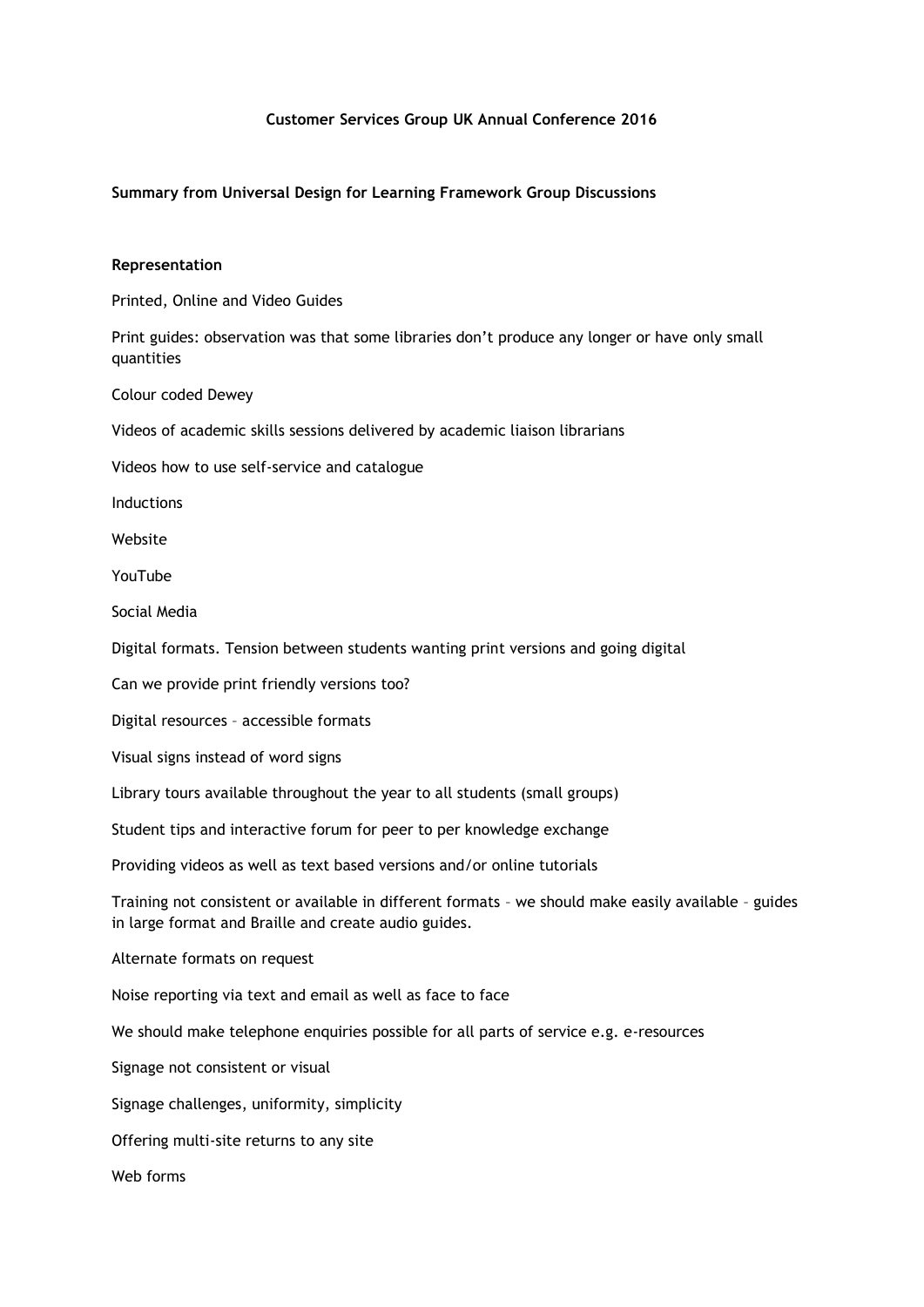CHAT Services (and promotion of) Exploring 24 hour CHAT options - OCLC Videos for staff and students Instructional videos with sub-titles Display screens? Pros and Cons Central enquiry point to deal with email, phone calls etc. (CHAT, General enquiries) Reduction of notices and more online info. Colour code signs and carpets for different floors Zoning e.g. quiet, silent, group Online library guides Use of QR codes for students to do own library tour Tours: Induction; video; self-directed; early arrivals (during quieter times); one to one; virtual Enquiries: fate to face; Twitter, Social Media; telephone: CHAT; Email; Stewards –roving QR codes (audio guides) Captioned library videos Blackboard with varied information (targeted) Multiple enquiry channels

# **Expression**

Feedback cards

Surveys

Exit interviews

Random checking

Pre Induction sessions

Ask if you can help with anything else

Build on enquiries and add value

Check understanding by asking enquiries to explain back to staff member

Remember to check understanding in all enquiry formats

Clear FAQs (clear questions and clear answers)

Provide links to more information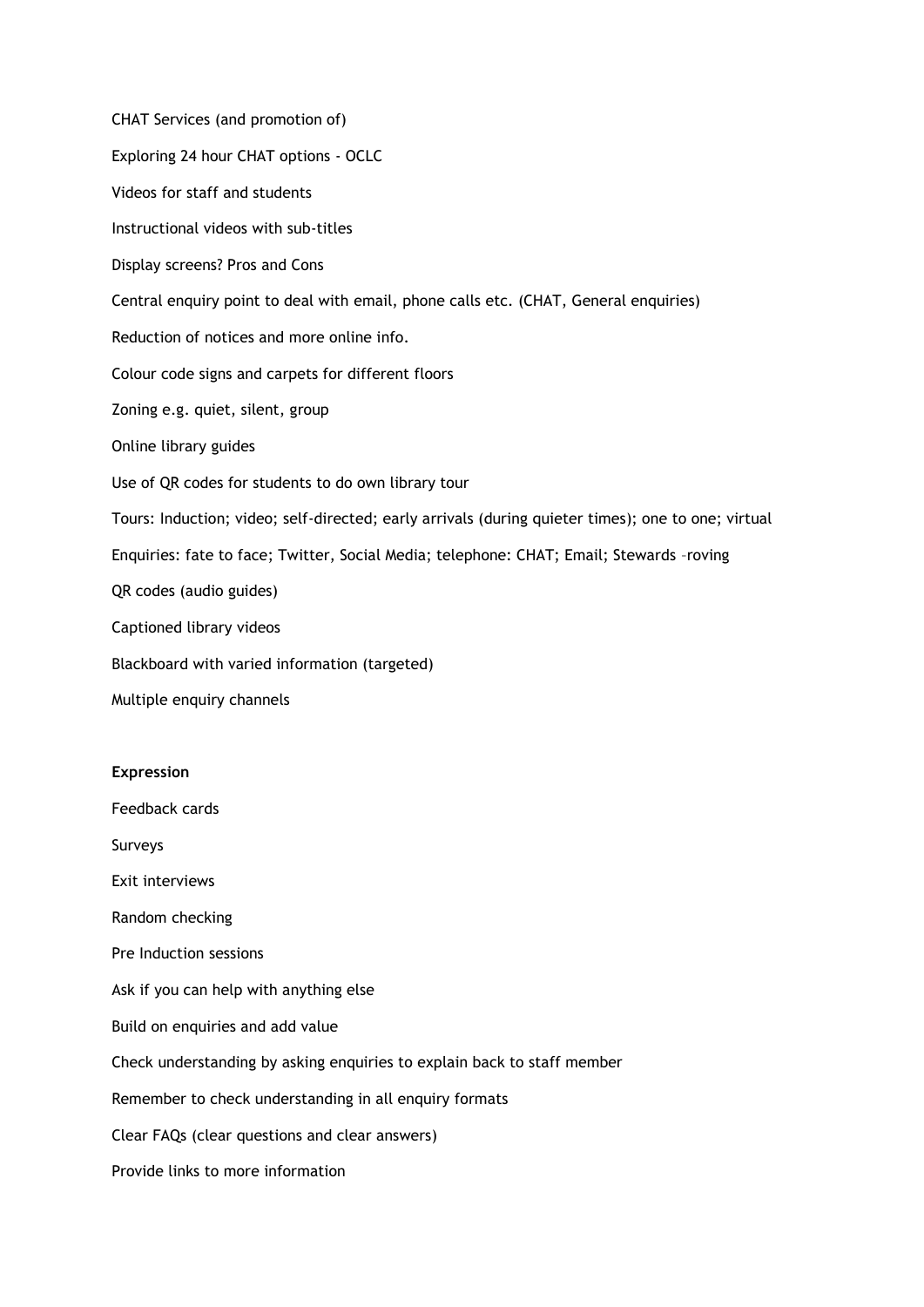Formal over informal means of expression as a priority

Survey

UX

Feedback escalation policies

User Panels

Social Media

Flexible spaces for silent/group

Consistent way of evaluating teaching in library would allow us to assess learning

Variety of study spaces inc. Good facilities for students to use own laptop etc.

Provide different sized and orientated study spaces, different furniture etc.

Range of study spaces not just in the library

Study spaces: group study rooms; social areas; accessible study rooms; individual study rooms; relaxation areas; assistive tech. areas; Skype rooms; computer rooms

Interactive smart boards

Panaboards

Open emails

Feedback; feedback online

Zoned spaces and flexible spaces

Quiet areas

Movable furniture

Different furniture for different study preferences

Encouraging different methods of giving feedback e.g. audio

Embedding info skills in curriculum, ideally assessed

Quizzes and apps for tests

Choose communication method wisely – sometimes phone call is better than email

Getting students to understand what library offers

Peer assisted learning

Enough network/power points

Develop videos within FAQs and screen shots

Accessibility software e.g. DRAGON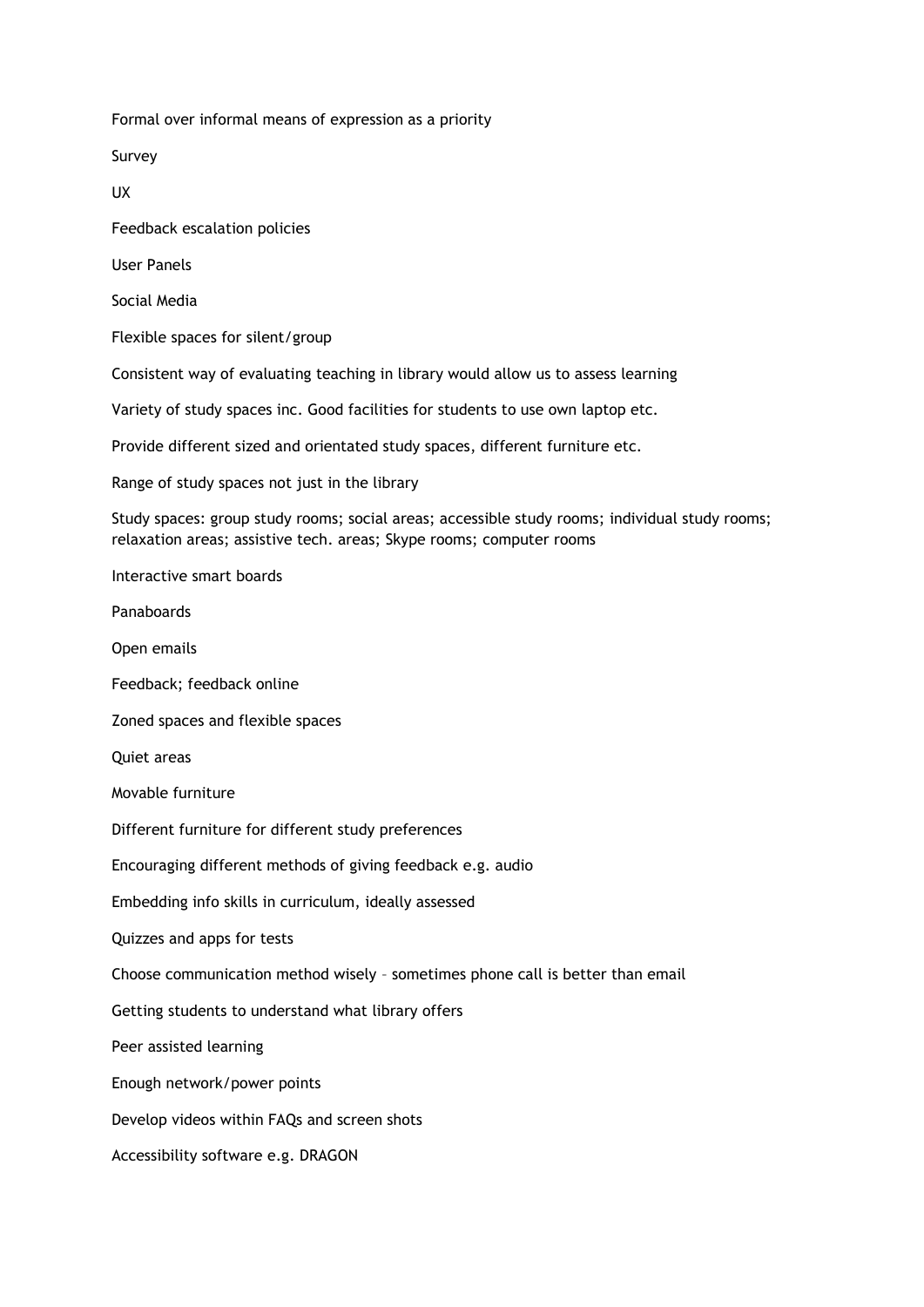Screen magnifiers Inductions involve interactive activities e.g. polling Student rating online, CHAT response and online FAQs (Thumbs up and Thumbs down) Pop-up enquiries planned to be out e.g. in coffee shop, social spaces Not overloading students with too much information at once: drill down to detail of enquiry Merged librarians and LDU into "skills section" 1-2-1 sessions with liaison librarians Libraries lead on study spaces Flipped classroom Offer different ways of asking questions e.g. email, CHAT, face 2 Face, phone etc. Providing facilities for students to use different type of media to complete work e.g. creative media room Flexible breakout spaces Provide feedback board, Ideascale online feedback Nature of the building 24 hours LibCHAT to promote instant responses Focus customer services through dedicated teams

Long opening hours

# **Engagement**

Online reading lists (can be hard to get academic staff engaged though)

Students creating displays in library Materials on iPads given to medical students Instant access to online content Mini-displays and tweeting about them Themed displays Panopto to capture info literacy/skills sessions Videos of simple tasks e.g. printing, finding book on catalogue Out of hours service Learning information skills hub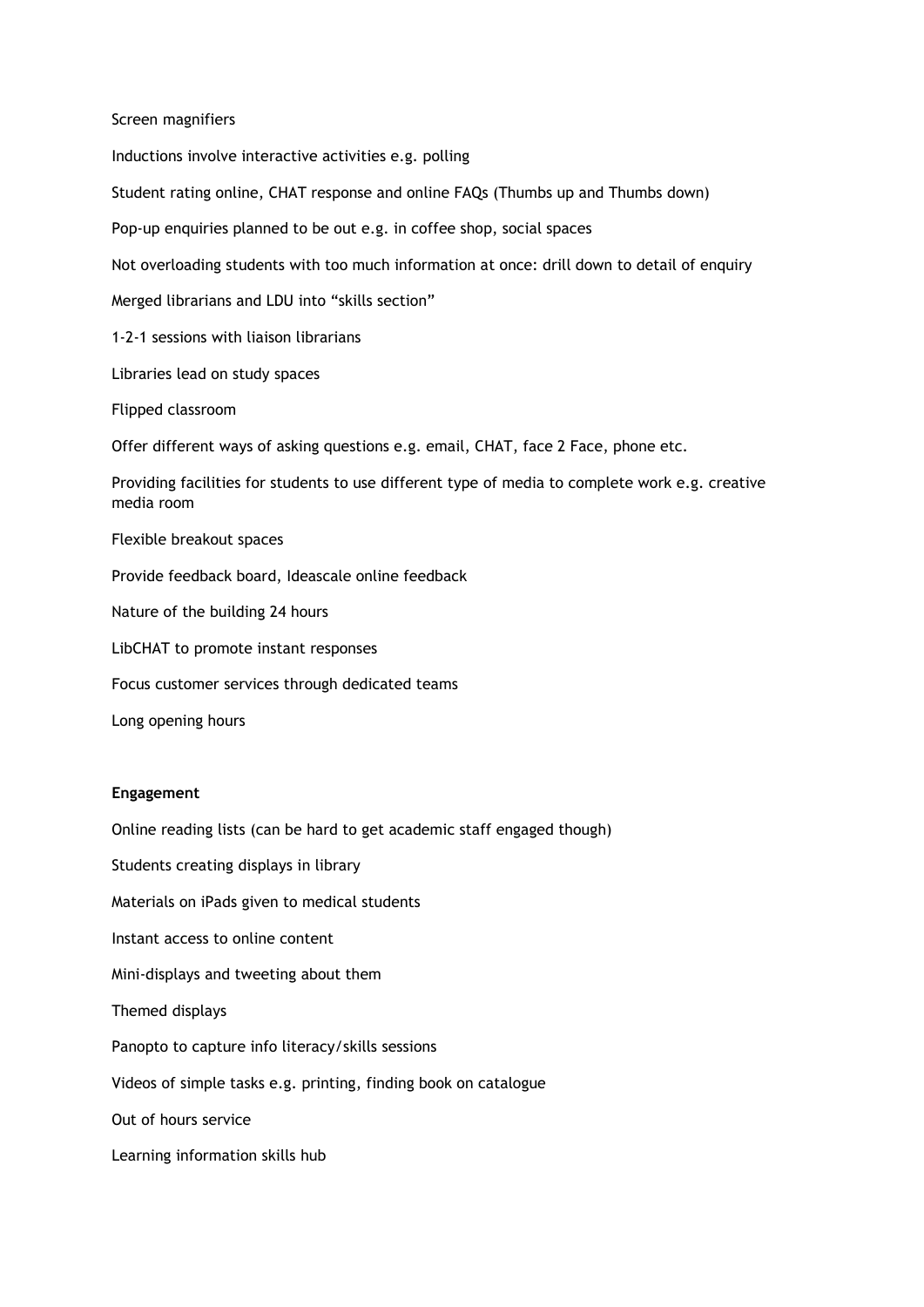UX – understanding users through ethnographic means Online resources- related subjects Reading lists could be available in multiple formats – online, links, printable Reading lists online – consider how to measure effectiveness e.g. response rates Art display in foyer to showcase current themes Encourage reading for pleasure as well as for study Colour code skills levels on library website Well-being books collections with DDS Star rankings on R.O.L/CAT Online new books display Online browsing tools Patron driven acquisitions Student champions (own book budget) Consistency in approach to material online and physical Social media, Twitter, Instagram Skype, facebook, twitter, apps Book promotions e.g. favourite books Subject guides Workshops on different subjects Digital Festival Interactive maps – requires culture change so students use it Promotion of online resources promoting print collection with tablets at end of shelves Having a request service New books displays Guides re. Accessibility of online resources Pop-up libraries Roving Teaching rather than telling Library community (motivation) Feed.ly (alternative to reading lists)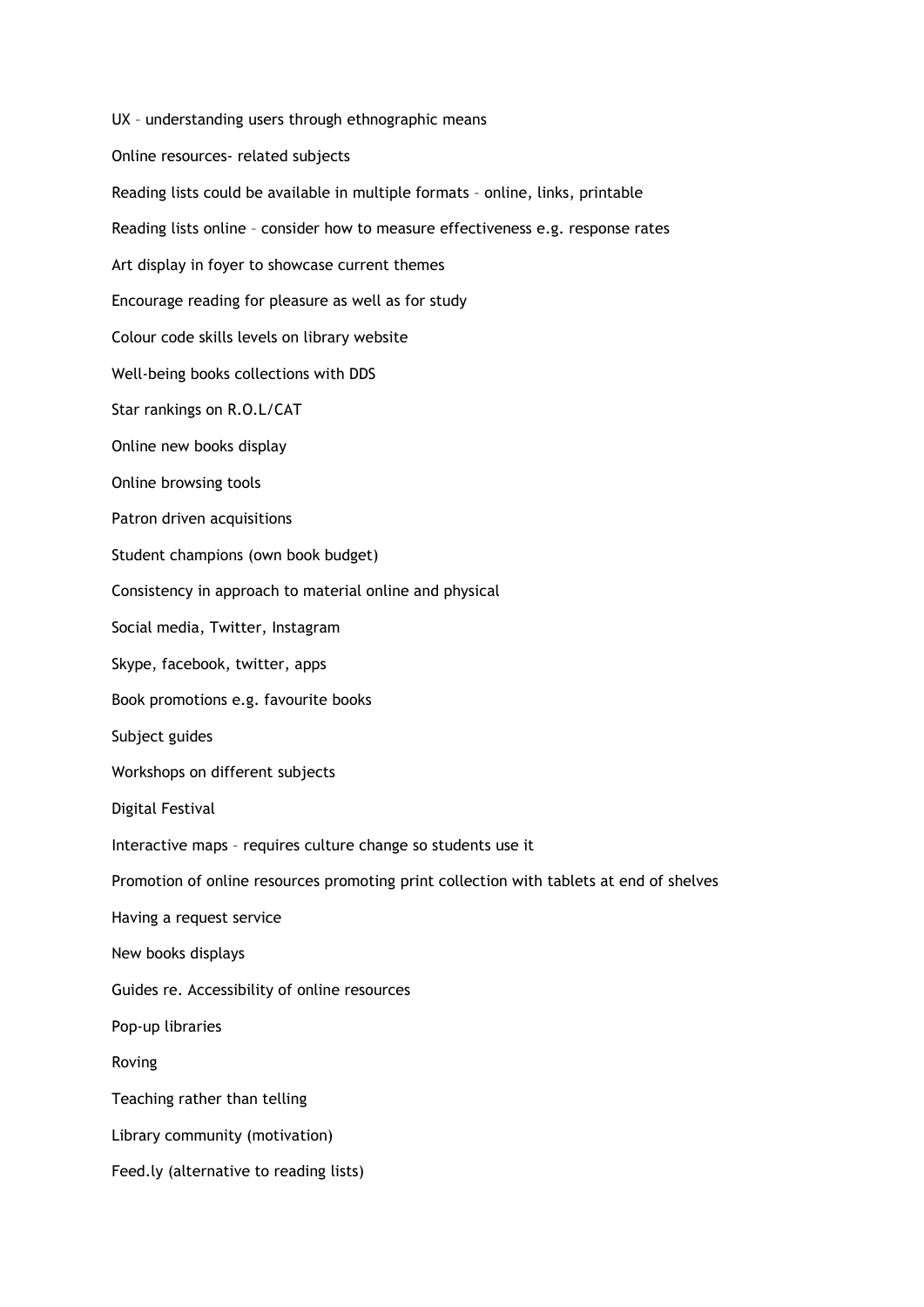SENSOS Access (Robo Braille)

**LibGuides** 

Using museum good practice: re. Trigger points in reading rooms; audio tours of collections; exhibitions

Subtitled videos (not built in speech recognition)

Rewards/prizes

Themed promotions – books and eResources e.g. mental health week

Showcase objects to highlight specific subject within areas

Plasma screens with anti-stress images

Spotlight on collections in other site libraries – promoting underused collections

Social media e.g. blogs

Displays on specific parts of collection

Significant and robust collection management policy – old tired stuff hides the good stuff if you remove these, core material more usable

Ensuring access to collections supported by circulation policies e.g. auto-renewals, fines, reservations etc.

Website: subject support librarians photos and contact details links to support

Website: guides using databases, referencing guides; reading lists, useful links

Blogs/twitter

Librarians visiting departments

YouTube videos

Opening hours versus Staffed hours

Online resources: databases, e-books, moodle, e-journals

Guides to producing accessible webpages/guides

Murder mystery Induction

E-resource of the month

Web use analytics

Feedback

Noise reporting different methods

Student voting on new services

Use social media to promote services (reading lists)